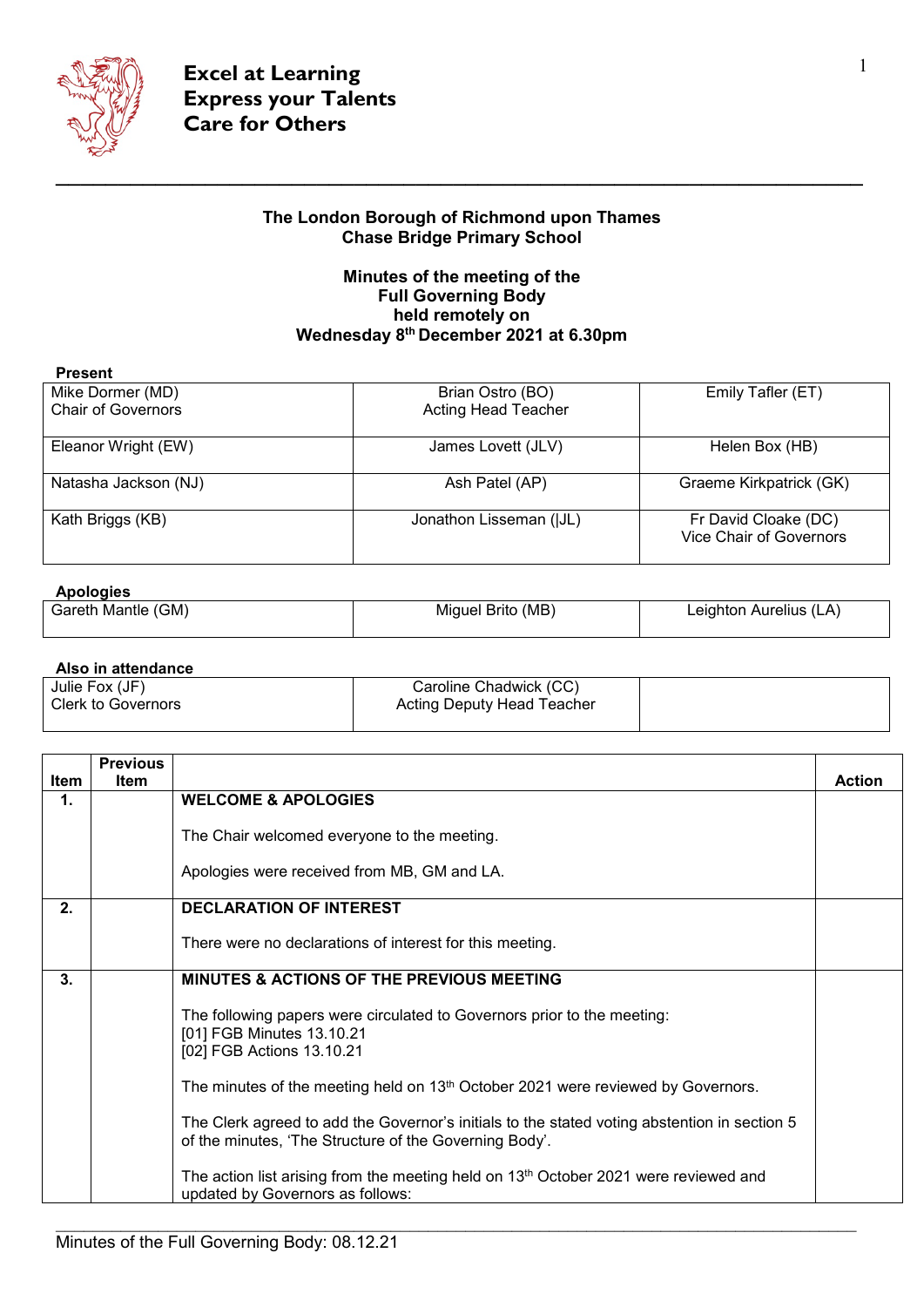

| 3.4(i)   | <b>Governance Matters</b><br>Prepare a proposal of Governor Links to be reviewed at the December FGB. Update<br>received: to be covered at this meeting                                                                                                                                                                                                                                                                                                                                                                                                                                                                                                                                                                                                                                                          | <b>Complete</b>                                                               |
|----------|------------------------------------------------------------------------------------------------------------------------------------------------------------------------------------------------------------------------------------------------------------------------------------------------------------------------------------------------------------------------------------------------------------------------------------------------------------------------------------------------------------------------------------------------------------------------------------------------------------------------------------------------------------------------------------------------------------------------------------------------------------------------------------------------------------------|-------------------------------------------------------------------------------|
| 3.4(ii)  | Review CPD requirements once Governor Links are agreed in December.                                                                                                                                                                                                                                                                                                                                                                                                                                                                                                                                                                                                                                                                                                                                              | <b>Complete</b>                                                               |
| 3.5(i)   | Email Governors with a reminder on annual confirmations.                                                                                                                                                                                                                                                                                                                                                                                                                                                                                                                                                                                                                                                                                                                                                         | <b>Complete</b>                                                               |
| 3.5(ii)  | Complete and return annual Dol forms to the Clerk (if not already done so).                                                                                                                                                                                                                                                                                                                                                                                                                                                                                                                                                                                                                                                                                                                                      | <b>Clerk</b>                                                                  |
| 6.0(i)   | <b>Finance</b><br>FP&P Committee to review the Scheme of Financial Delegation thresholds and agree<br>realistic and practical spending limits for the HT and Governing Body. Clerk to add to the<br>FP&P agenda.                                                                                                                                                                                                                                                                                                                                                                                                                                                                                                                                                                                                 | Complete                                                                      |
| 6.0(ii)  | ICFP-type modelling to be available for review in FP&P Autumn 2.                                                                                                                                                                                                                                                                                                                                                                                                                                                                                                                                                                                                                                                                                                                                                 | <b>Complete</b>                                                               |
| 6.0(iii) | Add ICFP-type modelling to the agenda for FP&P                                                                                                                                                                                                                                                                                                                                                                                                                                                                                                                                                                                                                                                                                                                                                                   | <b>Complete</b>                                                               |
| 7.5      | <b>Parent Survey</b><br>Add Parent Survey findings to the BAPD Committee agenda or review and action where<br>necessary. Update received: will be added to the BAPD agenda for the Spring term.                                                                                                                                                                                                                                                                                                                                                                                                                                                                                                                                                                                                                  | <b>Complete</b>                                                               |
|          | <b>COMMITTTEE UPDATES</b>                                                                                                                                                                                                                                                                                                                                                                                                                                                                                                                                                                                                                                                                                                                                                                                        |                                                                               |
|          | The following committee meetings took place in the period since the last FGB.                                                                                                                                                                                                                                                                                                                                                                                                                                                                                                                                                                                                                                                                                                                                    |                                                                               |
|          | Pay Review Panel (PRP) - 18/11/21<br>Finance, Personnel & Premises (FP&P) - 22/11/21                                                                                                                                                                                                                                                                                                                                                                                                                                                                                                                                                                                                                                                                                                                             |                                                                               |
|          | Pay Review Panel<br>Staff payments backdated to September and now incorporated into teacher payroll.<br>New pay policy is in place and tightly geared to STPC document for role expectations.                                                                                                                                                                                                                                                                                                                                                                                                                                                                                                                                                                                                                    |                                                                               |
|          | Not all targets have been met but where they were not this is generally due to Covid.<br>Governors discussed the fact that there is a range of monitoring for pay progression not<br>just appraisals.<br>Agreed to action review anonymised appraisals at next year's PRP in addition to the<br>summary of targets.<br>Now a cap on movement to and within UPS but TLRs given for YGLs<br>Some TLRs have been removed and some are protected for 3 years                                                                                                                                                                                                                                                                                                                                                         |                                                                               |
|          | FP&P<br>The Chair of the FP&P Committee updated Governors as follows:<br>6 monthly review of the budget is complete.<br>$\bullet$<br>7% healthy carry forward surplus of £200,000+<br>$\bullet$<br>Revenue has been allocated to capital to fund investments in LED lighting, toilet<br>$\bullet$<br>replacement and EYFS entry door replacement.<br>Decision on a grant application for the LED lighting is pending.<br>$\bullet$<br>Capital expenditure if delayed can be ring-fenced for future.<br>$\bullet$<br>Potential increase in Lions Club revenue and will need one new temporary FTE,<br>$\bullet$<br>however staffing is challenging at this time.<br>Freezing of pay increases for teachers at 1%<br>$\bullet$<br>Potential pay increase of 1.5%+ for support staff (in negotiations with Unions). |                                                                               |
|          |                                                                                                                                                                                                                                                                                                                                                                                                                                                                                                                                                                                                                                                                                                                                                                                                                  | Twickers parking has resumed with a soft start covering 5 events in November. |

 $\_$  , and the set of the set of the set of the set of the set of the set of the set of the set of the set of the set of the set of the set of the set of the set of the set of the set of the set of the set of the set of th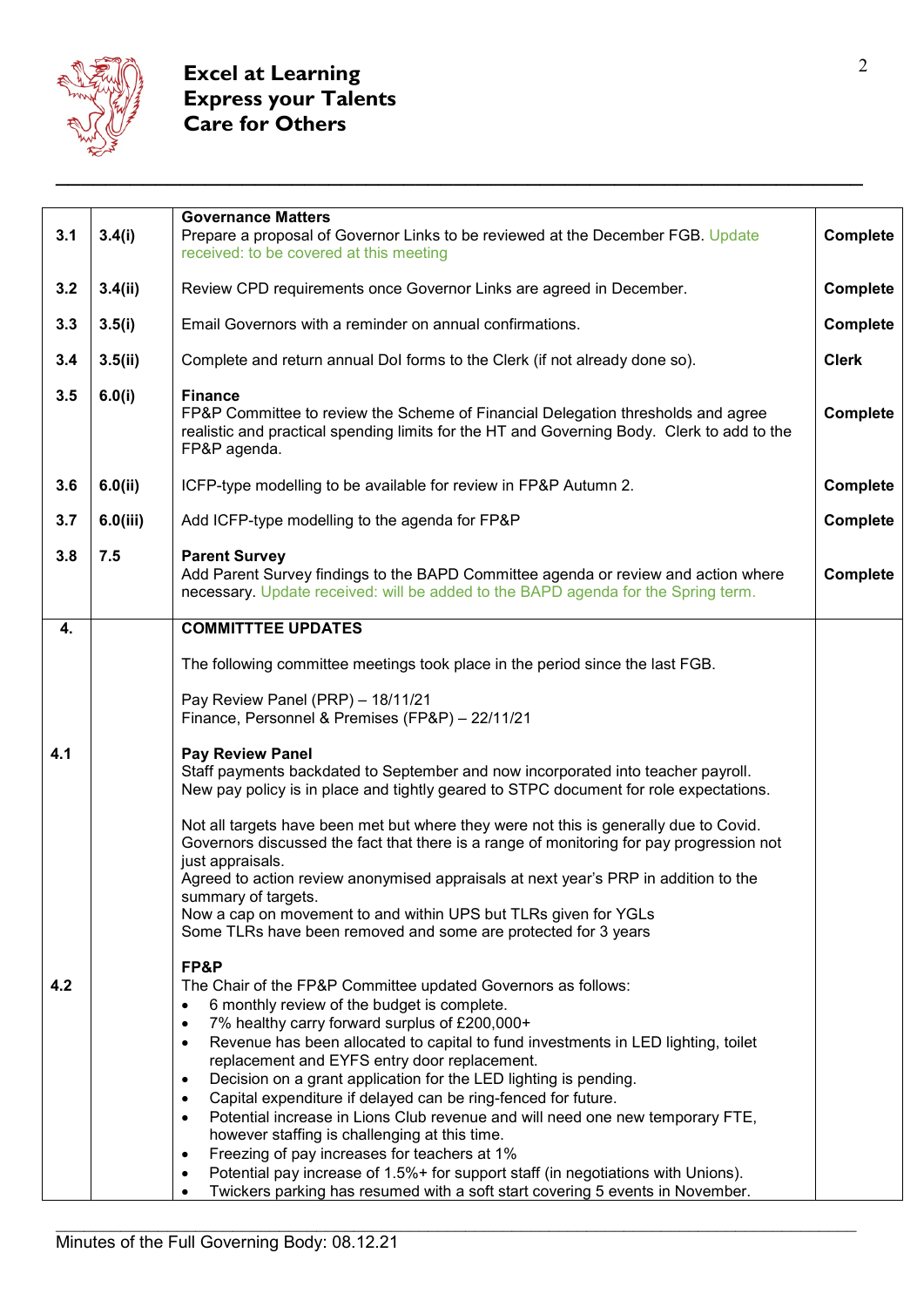

|     | Twickers parking is all reflected in the budget with a cashless system for revenue<br>$\bullet$<br>collection and employees on fixed term contracts.<br>SL has been conservative on income projections, especially for Lions Club, due to<br>$\bullet$<br>Covid uncertainties.<br>SIP revenue income (AK) has been removed.<br>$\bullet$<br>Additional staff adjustments made in the budget.<br>$\bullet$<br>There are 2 additional part-time Teaching Assistants on temporary contracts until the<br>$\bullet$<br>end of the school year.<br>SL has developed an integrated benchmarking tool based on the ICFP criteria and the<br>$\bullet$<br>SFVS using live budgetary data. It is anticipated that this will be rolled out to several<br>LBRuT schools. |              |
|-----|---------------------------------------------------------------------------------------------------------------------------------------------------------------------------------------------------------------------------------------------------------------------------------------------------------------------------------------------------------------------------------------------------------------------------------------------------------------------------------------------------------------------------------------------------------------------------------------------------------------------------------------------------------------------------------------------------------------------------------------------------------------|--------------|
|     | Governor ET noted the development (by SL) of an ICFP type model, stating that this<br>was a helpful tool that Governors need to understand more thoroughly.<br>Governor AP agreed that this was a very useful tool - it is an integrated live data<br>tool showing KPI metrics and quick identification of risk areas.                                                                                                                                                                                                                                                                                                                                                                                                                                        |              |
|     | Governor JL asked if the ICFP tool will reviewed at FP&P and then reported to FGB?                                                                                                                                                                                                                                                                                                                                                                                                                                                                                                                                                                                                                                                                            |              |
|     | Governor AP stated that this was the process – review and scrutiny in FP&P<br>committee and reporting to FGB.                                                                                                                                                                                                                                                                                                                                                                                                                                                                                                                                                                                                                                                 |              |
|     | ACTION: Send original ICFP report 2019/20 to Governors as a baseline.                                                                                                                                                                                                                                                                                                                                                                                                                                                                                                                                                                                                                                                                                         |              |
|     | <b>ACTION:</b> Present the ICFP/benchmarking to Governors at the next FGB and agree<br>frequency of presentation to FGB going-forward.                                                                                                                                                                                                                                                                                                                                                                                                                                                                                                                                                                                                                        |              |
| 5.  | <b>GOVERNANCE MATTERS</b>                                                                                                                                                                                                                                                                                                                                                                                                                                                                                                                                                                                                                                                                                                                                     |              |
|     | The follow paper was circulated to Governors for review prior to the meeting:<br>[03] FGB Annual Planner                                                                                                                                                                                                                                                                                                                                                                                                                                                                                                                                                                                                                                                      |              |
| 5.1 | <b>Annual Planner</b><br>Governors agreed the FGB annual planner and the 2021-22 FGB meeting dates.<br>The September meeting will focus on administrative arrangements for the year ahead,<br>while meeting 2, 3 and 4 will be focused on strategic business where key termly data will<br>be available to Governors along with feedback from the committees that have met during<br>that period.                                                                                                                                                                                                                                                                                                                                                             |              |
|     | Governor DC asked if statutory policies will be reviewed at FGB?                                                                                                                                                                                                                                                                                                                                                                                                                                                                                                                                                                                                                                                                                              |              |
|     | The Clerk advised that statutory policies will be reviewed in committee and the DfE<br>guidance will be consulted to agree which of those statutory policies should be further<br>presented to FGB for input and/or ratification.                                                                                                                                                                                                                                                                                                                                                                                                                                                                                                                             |              |
|     | <b>ACTION:</b> Review the current status of all Chase Bridge statutory policies and keep an up<br>to date, change controlled log and present policies to committee for review as necessary.                                                                                                                                                                                                                                                                                                                                                                                                                                                                                                                                                                   | <b>Clerk</b> |
| 5.2 | <b>Link Governors</b><br>The Acting Deputy Head Teacher, CC, outlined a proposal for Link Governor input for this<br>academic year. Historically, Governors have had both statutory and curriculum links. The<br>school is keen to ensure that the curriculum links are rigorous and to work with Subject<br>Leaders to ensure the curriculum maps are fully documented and in place.                                                                                                                                                                                                                                                                                                                                                                         |              |

 $\_$  , and the set of the set of the set of the set of the set of the set of the set of the set of the set of the set of the set of the set of the set of the set of the set of the set of the set of the set of the set of th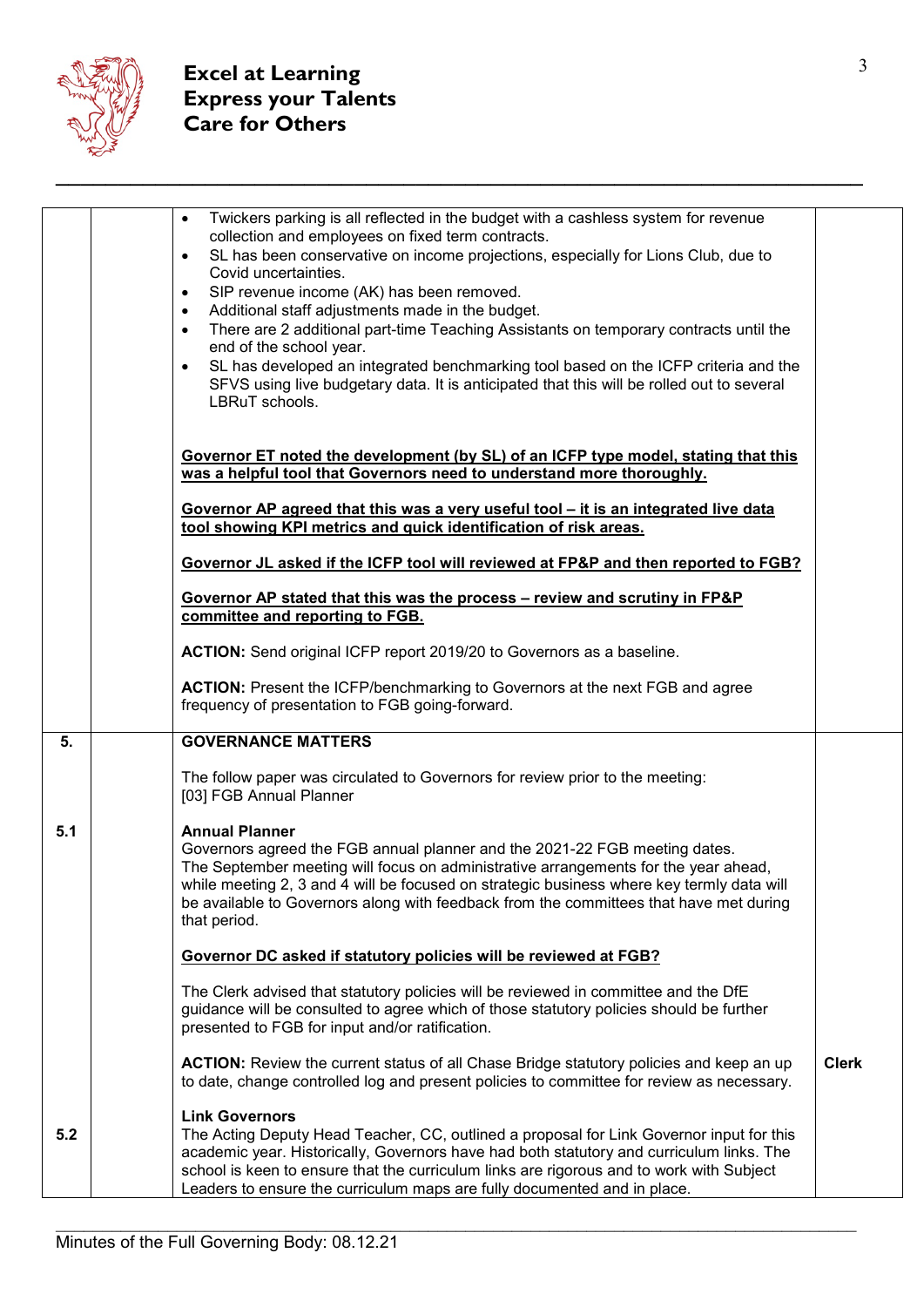

| Governor HB asked how the school is prioritising subjects for curriculum plans for<br>example only core subjects or both core and foundation subjects.<br>The Acting DHT stated that the prioritisation of subjects is based on the overall curriculum<br>development plan and the access to and availability of CPD sessions for staff.<br>Governor HB expressed concern about the long time period to evaluate impact and |  |
|-----------------------------------------------------------------------------------------------------------------------------------------------------------------------------------------------------------------------------------------------------------------------------------------------------------------------------------------------------------------------------------------------------------------------------|--|
|                                                                                                                                                                                                                                                                                                                                                                                                                             |  |
|                                                                                                                                                                                                                                                                                                                                                                                                                             |  |
| wider outcomes, such as cultural capital and pupil voice with this approach.                                                                                                                                                                                                                                                                                                                                                |  |
| The Acting Deputy Head Teacher stated that realistically it will be Summer term before the<br>school can assess curriculum impact.                                                                                                                                                                                                                                                                                          |  |
| Governor MD asked if the pace of curriculum plan development and evaluation of<br>impact would gather momentum over the course of the school year.                                                                                                                                                                                                                                                                          |  |
| The Acting DHT stated that this approach has been reviewed with the School Improvement<br>Partner (SIP) who has evidence of success with this approach at other schools; there will<br>be a full range of curriculum subjects, but at different stages of development.                                                                                                                                                      |  |
| Governor HB suggested it would be helpful to think about the prioritisation of core<br>and foundation subjects.                                                                                                                                                                                                                                                                                                             |  |
| <b>ACTION:</b> QE Committee to meet with the Acting DHT and Acting HT to discuss the plan<br><b>Clerk</b><br>and road map going forward and how the input of Link Governors will work in practice.                                                                                                                                                                                                                          |  |
| <b>ACTION:</b> Send proposed QE Committee annual planner to Governors HB and ET for<br><b>Clerk</b><br>review.                                                                                                                                                                                                                                                                                                              |  |
| Governor DC asked if there are SDP priorities on all subjects.                                                                                                                                                                                                                                                                                                                                                              |  |
| Governor JLV was concerned that Governor resources would not effectively support<br>this holistic approach to curriculum development.                                                                                                                                                                                                                                                                                       |  |
| Governor AP suggested that prioritising subjects is key to ensure progress is made<br>with the resources available.                                                                                                                                                                                                                                                                                                         |  |
| The Chair of Governors stated that Governors may have to multi-task in order to<br>ensure that core and foundations subject are supported with links.                                                                                                                                                                                                                                                                       |  |
| The Acting HT stated that the school has thought creatively about curriculum maps and<br>evaluating impact and this will enabling Ofsted 'deep dives' in any particular subject area.<br>This is the early stages of development.                                                                                                                                                                                           |  |
| Governor HB cautioned that in recent Ofsted inspections, all Governors were expected to<br>have a good understanding of the intent of the curriculum and therefore the QE Committee<br>must have a good overview of this.                                                                                                                                                                                                   |  |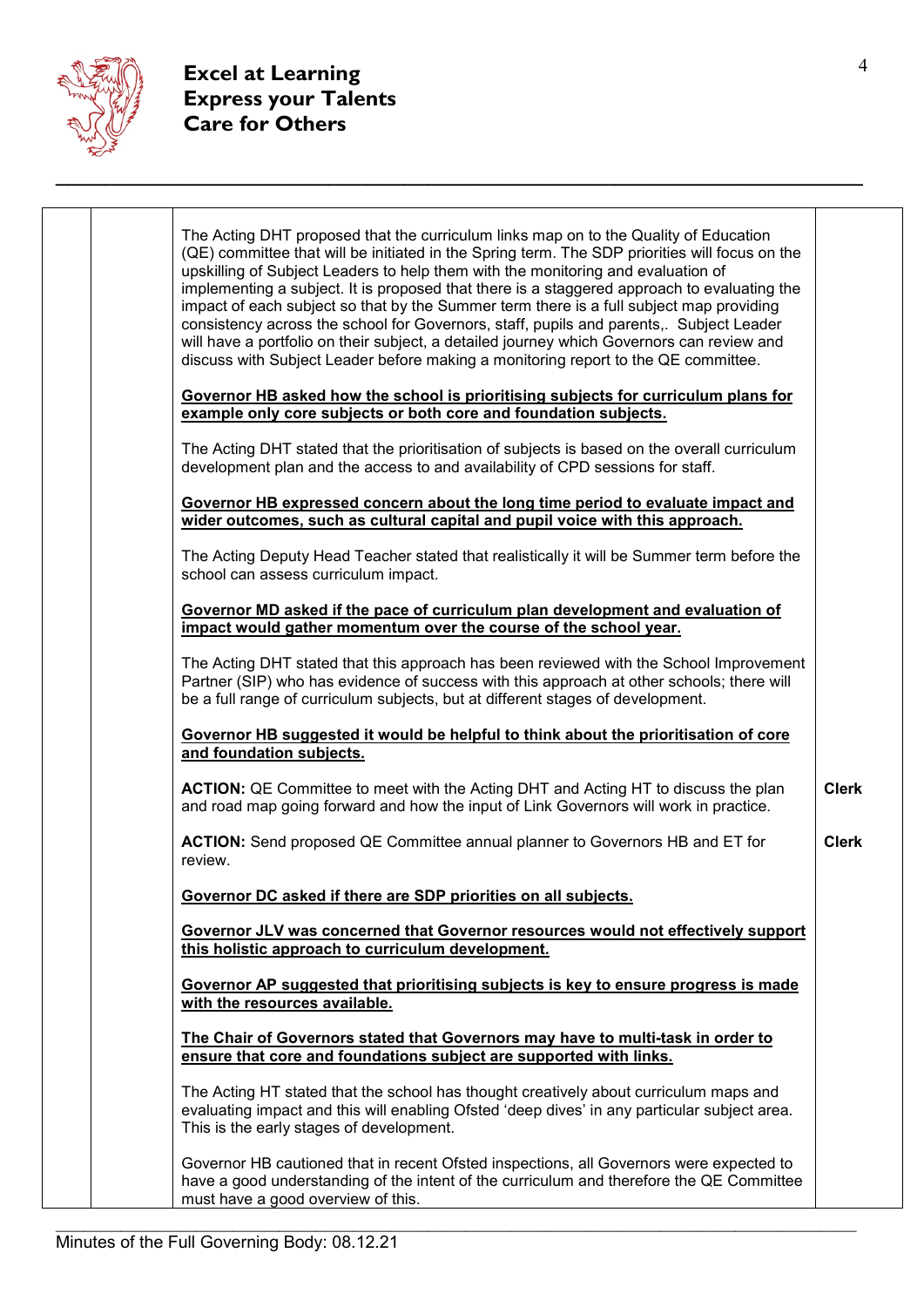

| 6.         | <b>HEADTEACHER APPOINTMENT &amp; ACTING ARRANGEMENTS</b>                                                                                                                                                                                                                                                                                                                                                                                                                                                                                    |  |
|------------|---------------------------------------------------------------------------------------------------------------------------------------------------------------------------------------------------------------------------------------------------------------------------------------------------------------------------------------------------------------------------------------------------------------------------------------------------------------------------------------------------------------------------------------------|--|
|            | The Chair of Governors provided the following verbal update:                                                                                                                                                                                                                                                                                                                                                                                                                                                                                |  |
| 6.1<br>6.2 | <b>Head Teacher Appointment</b><br>The employment contract for the new HT has been agreed and signed.<br>$\bullet$<br>Daniel Bishop, will start at Chase Bridge on Monday 19 <sup>th</sup> April which is an INSET day<br>$\bullet$<br>and therefore a good opportunity to meet with staff.<br>The first transition meeting with the Acting HT was scheduled, but now delayed due to<br>$\bullet$<br>the increase in covid omicron variant cases.                                                                                           |  |
|            | <b>Acting Arrangements</b><br>Acting HT - BO<br>$\bullet$<br>Acting DHT - CC<br>$\bullet$<br>SLT support - KB<br>$\bullet$<br>Inclusion - Epp Jones<br>$\bullet$<br>3 new staff to cover maternity leave<br>$\bullet$<br>Appointments are temporary and no negative impact on the budget.<br>$\bullet$                                                                                                                                                                                                                                      |  |
| 7.         | <b>FINANCE</b>                                                                                                                                                                                                                                                                                                                                                                                                                                                                                                                              |  |
|            | The following papers were circulated to Governors for review prior to the meeting:                                                                                                                                                                                                                                                                                                                                                                                                                                                          |  |
|            | [05] Budget Report for Steve Llewellyn<br>[06] FP&P Minutes 22.11.21                                                                                                                                                                                                                                                                                                                                                                                                                                                                        |  |
|            | The following table summarises the approved final 3 year budget for 2021/22 to 2023/23.                                                                                                                                                                                                                                                                                                                                                                                                                                                     |  |
|            | Final for approval - 2021/22 revenue budget<br>£<br>£392,629<br>Previous year (2020/21) balance brought forward<br>Income expected for 2021/22<br>£3,316,352<br>Total revenue funds available for 2021/22<br>£3,708,981<br>Estimated total revenue expenditure for 2021/22<br>£3,527,951<br>Anticipated year-end balance - 2021/22 (Year 1) 5.46% of income<br>£181,029<br>Anticipated year-end balance - 2022/23 (Year 2)<br>4.58% of income<br>£159,266<br>4.50% of income<br>Anticipated year-end balance - 2023/24 (Year 3)<br>£159,299 |  |
|            | All three Years are expected to remain in credit having used part of the previous year<br>brought forward balance for the Years 1 and 2 budgets, but then living within available<br>funds for the third year.                                                                                                                                                                                                                                                                                                                              |  |
|            | Governor are asked to note the estimated impact of the staff re-costing this term in the 3<br>year budget. This will be completely recalculated and reflected in the 2022 three year<br>budget when it is drafted.                                                                                                                                                                                                                                                                                                                          |  |
|            | Capital expenditure may not all be incurred this year and will increase the revenue balance<br>accordingly. This will be ring fenced into next year's budget if still required.                                                                                                                                                                                                                                                                                                                                                             |  |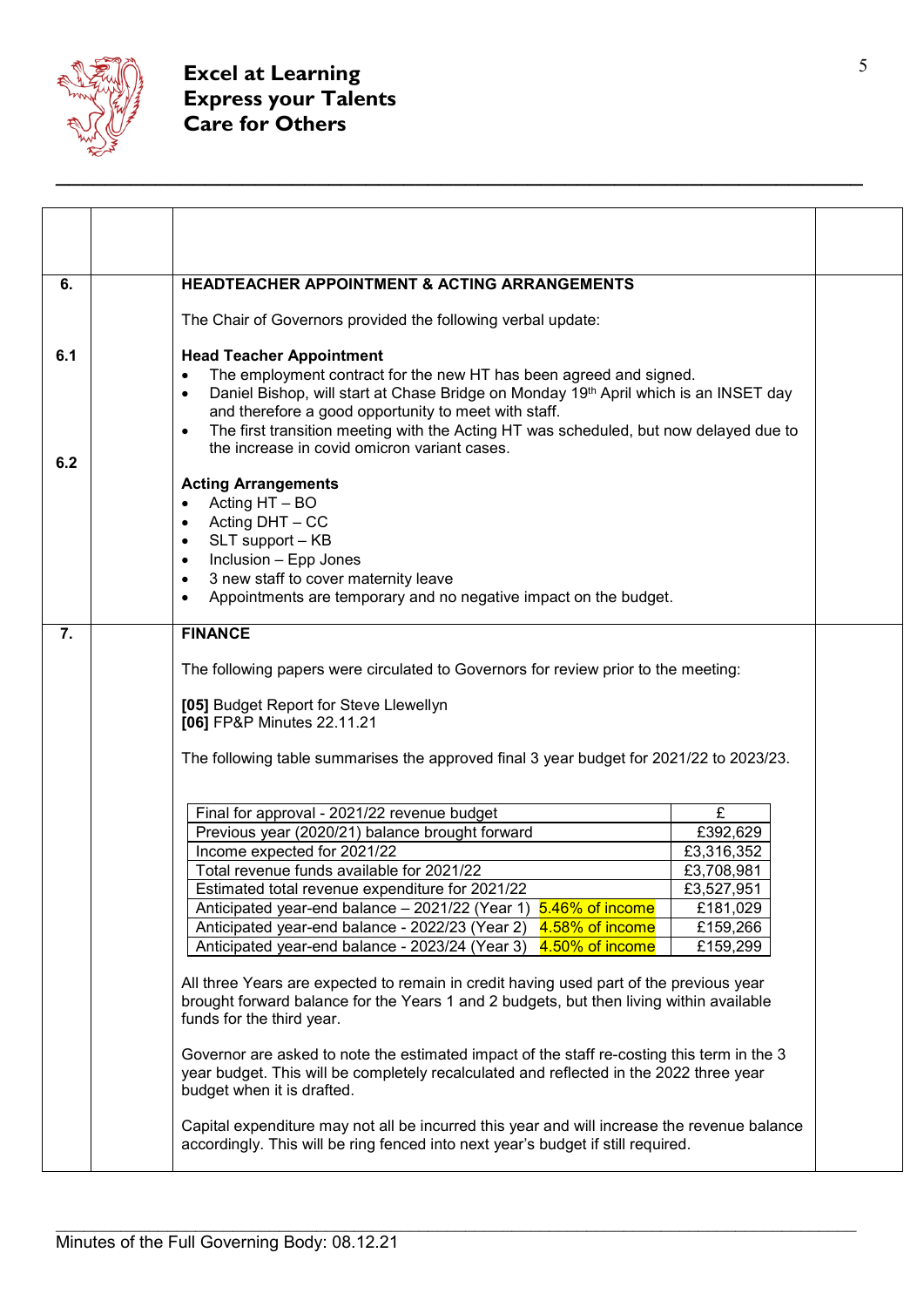

## <sup>6</sup> **Excel at Learning Express your Talents Care for Others**

| 8.  | <b>LEADERSHIP &amp; MANAGEMENT</b>                                                                                                                                               |              |
|-----|----------------------------------------------------------------------------------------------------------------------------------------------------------------------------------|--------------|
|     |                                                                                                                                                                                  |              |
|     | The following documents were circulated to Governors prior to the meeting:                                                                                                       |              |
|     | [07] HT Report 08.12.21<br>$[08]$ SDP                                                                                                                                            |              |
|     | [09] SIP Report Autumn 2021 from Charis Penfold                                                                                                                                  |              |
| 8.1 | <b>School Development Plan</b>                                                                                                                                                   |              |
|     | The SDP (SDP) has been developed further since the October version that was presented                                                                                            |              |
|     | to Governors. A clear and concise SDP is important for transparency for staff and                                                                                                |              |
|     | Governors to focus on the priorities by term.                                                                                                                                    |              |
|     | The Acting HT was keen for Governors to critique and give their views on the SDP.                                                                                                |              |
|     | The Chair commented that the document provided a greater level of analysis.                                                                                                      |              |
|     | Governor ET thanks the Acting HT for providing clarity and gave positive feedback<br>on the structure and content of the document.                                               |              |
|     | Governor JL commented that the SDP was an excellent narrative and it is helpful to<br>track the priorities across the year.                                                      |              |
|     | The structure and detail of the document enables Governors to monitor more                                                                                                       |              |
|     | rigorously.                                                                                                                                                                      |              |
|     | Governor NJ thanked the Acting HT for an excellent document.                                                                                                                     |              |
|     | The Acting HT will look for a way to RAG-rate the progress against priorities but this is not<br>always helpful when the actions are spread across the year.                     |              |
|     | <b>ACTION:</b> Prepare a glossary for Governors on three letter abbreviations and acronyms.                                                                                      | <b>Clerk</b> |
|     | <b>ACTION:</b> Categorise SDP priorities by Committee, wherever possible, for Governor<br>monitoring.                                                                            | <b>BO</b>    |
|     | <b>ACTION:</b> Make the review of SDP priorities a standing item on Committee agendas.                                                                                           | <b>Clerk</b> |
| 8.2 | <b>SIP Report</b>                                                                                                                                                                |              |
|     | The Chair informed Governors that targets for the Acting HT will be agreed at a meeting                                                                                          |              |
|     | with the SIP and the Chair of Governors in a scheduled meeting. The SIP will also meet<br>with other SLT members KB, CC and KG to agree areas of focus and targets. The SIP will |              |
|     | be looking for close alignment of the SDP, SIP monitoring and SLT targets.                                                                                                       |              |
|     | One area of focus will be the next steps for PSHE, diversity and anti-racism.                                                                                                    |              |
|     | Governor HB asked if the school has the capacity to develop the anti racist drive                                                                                                |              |
|     | and to cascade to staff.                                                                                                                                                         |              |
|     | The Acting HT stated that the PHSE coordinator will need training but that few racist                                                                                            |              |
|     | incidents are generally reported at CB.                                                                                                                                          |              |
|     | Governor HB stated that the focus should be on the outcomes for black and ethnic<br>pupils.                                                                                      |              |
|     | The Acting DHT stated that diversity is a primary priority for the school, including the                                                                                         |              |
|     | subject knowledge and training of staff.                                                                                                                                         |              |
|     |                                                                                                                                                                                  |              |